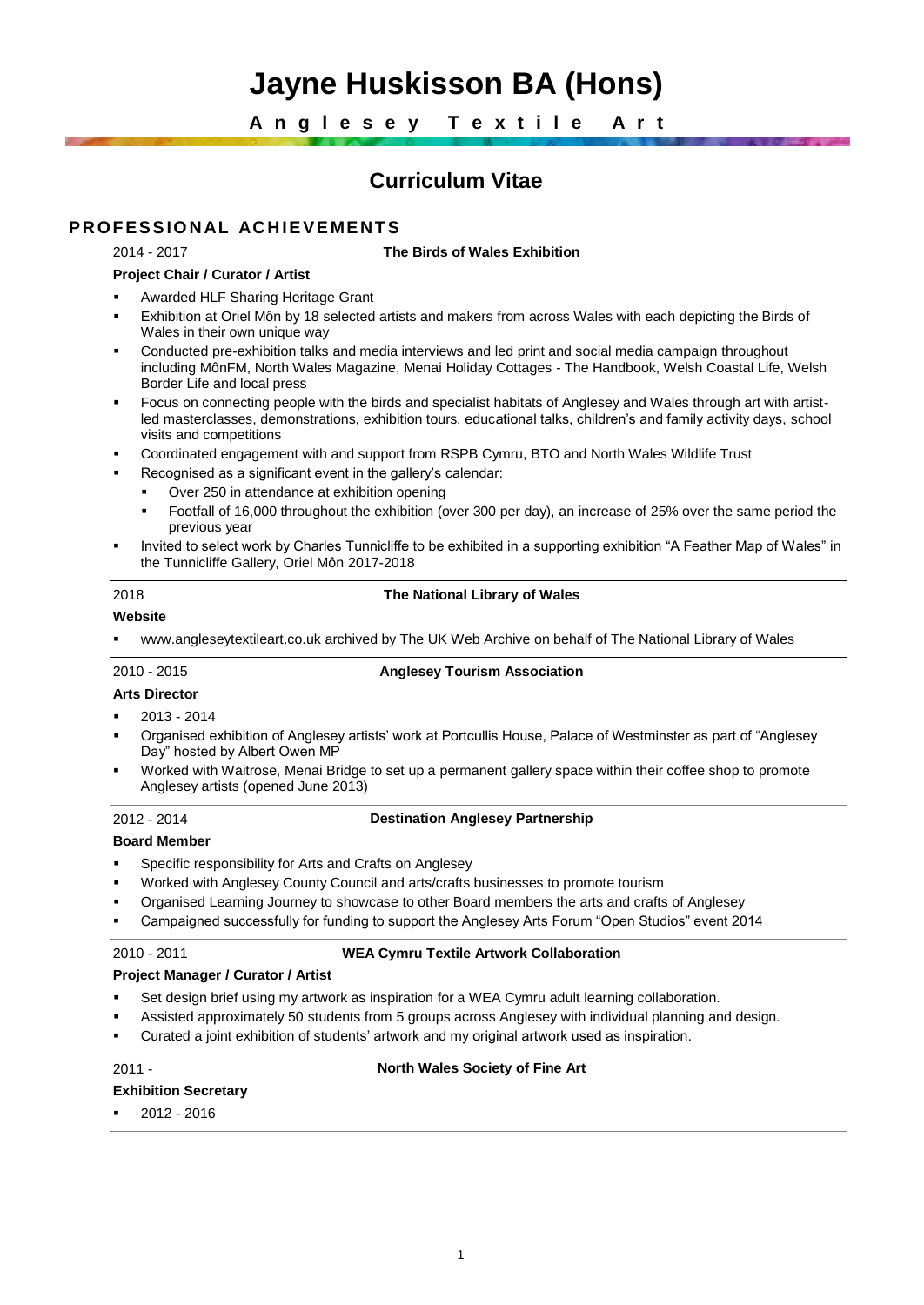#### **Committee Member** 2010 - 2014

- 
- **Rhosneigr Cluster Coordinator 2011 2013**

### **OTHER PROFESSIONAL MEMBERSHIPS**

2009 - **International Guild of Silk Painters**

### **C O MMISS IO NS**

#### **A&E Department, Ysbyty Gwynedd**

- 2018/19 Portfolio work of local views selected for permanent exhibition within the new A&E Department to help signpost patients and visitors, particularly those living with dementia
- **Seven works, digitally reproduced at up to 4m wide**

#### **Art & Leisure Trail**

- Spirit of 2012 Olympic Legacy Lottery Funded Community Project
- 2016 Working with the community through art workshops to create an art and leisure trail within the Bro Aberffraw area, Anglesey

#### **London Fashion Week**

- 2014 Commissioned by Welsh fashion designer Sarah Helen to design and paint silk scarves for her menswear collection
- Launched at Covent Garden as part of London Fashion Week 2015

#### **Anglesey County Council Sustainable Arts and Crafts Competition**

2011 - Launched Sustainable Arts and Crafts Competition live on Môn FM at the Anglesey County Show

#### **Eglwys y Groes, Maesgeirchen - Community Art Project**

 2006/7 - Lottery funded collaboration linking the twinned communities of Maesgeirchen and Lango, Uganda through art workshops

#### **Ysgol Gymuned Moelfre**

- Silk painting commission for permanent public exhibition with the school
- Series of silk painting workshops with Key Stage 1 & 2

#### **Urdd Gobaith Cymru**

Art Judge for Anglesey

#### **Age Cymru Anglesey Older Peoples' Bilingual Eisteddfod**

Arts Judge

#### **EX H IB IT IONS**

| 2019 | Oriel Mostyn, Llandudno - Showcase Exhibition                                                                                                                                                                                                                                                        |
|------|------------------------------------------------------------------------------------------------------------------------------------------------------------------------------------------------------------------------------------------------------------------------------------------------------|
| 2018 | Royal Cambrian Academy - Open Exhibition<br>٠<br>Storiel, Bangor - Open Exhibition<br>Oriel Môn - Solo Print Retrospective Exhibition<br>٠<br>Plas Newydd National Trust, Anglesey - Solo Exhibition with Artist in Residence<br>٠<br>Anglesey Arts Forum - Open Studios<br>٠                        |
| 2017 | Oriel Môn - The Birds of Wales Exhibition<br>٠<br>Anglesey Arts Forum - Open Studios<br>٠<br>Plas Newydd National Trust, Anglesey - Solo Exhibition with Artist in Residence<br>٠                                                                                                                    |
| 2016 | The Ucheldre Centre, Holyhead, Anglesey - The North Wales Society of Fine Art Exhibition<br>л.<br>Plas Newydd National Trust, Anglesey - Solo Exhibition with Artist in Residence<br>٠<br>Oriel Mostyn, Llandudno - Showcase Exhibition<br>$\blacksquare$<br>Anglesey Arts Forum - Open Studios<br>٠ |
| 2015 | Plas Newydd National Trust, Anglesey - Solo Exhibition with Artist in Residence<br>٠.<br>Beaumaris, Anglesey - The North Wales Society of Fine Art Exhibition<br>۰.<br>Anglesey Arts Forum - Open Studios<br>٠<br>Royal Cambrian Academy - Open Exhibition<br>٠                                      |
| 2014 | Plas Newydd National Trust, Anglesey - Solo Exhibition with Artist in Residence<br>л.<br>Oriel Davies, Newtown - Open Exhibition<br>٠<br>Venue Cymru, Llandudno - The North Wales Society of Fine Art Exhibition<br>٠                                                                                |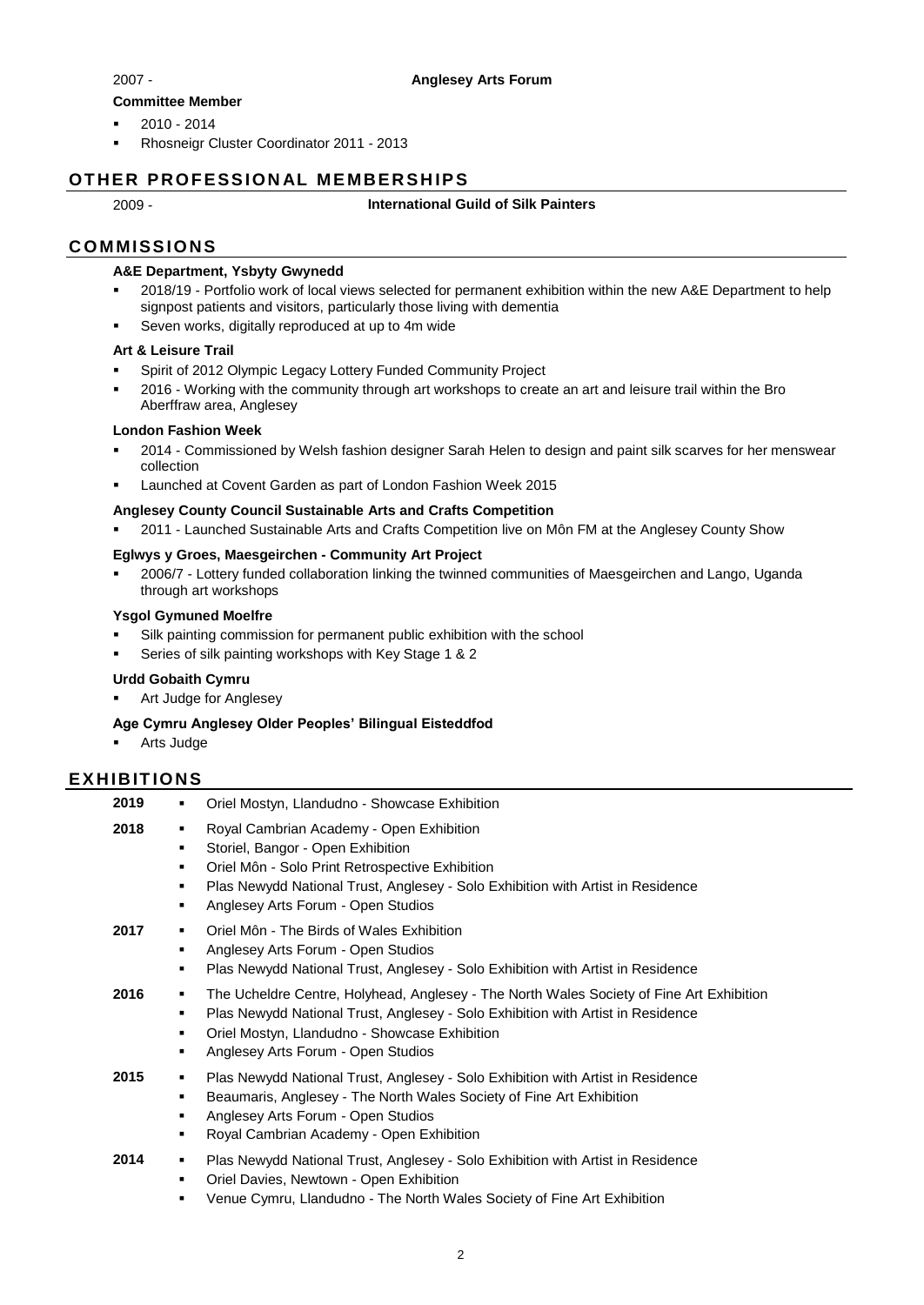- Royal Cambrian Academy Open Exhibition
- Anglesey Arts Forum Open Studios
- **2013** Oriel Ynys Môn - Solo Exhibition
	- Gallery, Waitrose, Menai Bridge, Anglesey Solo Exhibition, Inaugural artist
	- Oriel Theatr Clwyd, Mold The North Wales Society of Fine Art Exhibition,
	- Oriel Ynys Môn The North Wales Society of Fine Art Exhibition
	- Anglesey Arts Forum Open Studios
- **2012** The Harbour Gallery, Conwy - Solo Exhibition
	- Plas Newydd National Trust, Anglesey Solo Exhibition with Artist in Residence
	- Penrhyn Castle National Trust, Bangor The North Wales Society of Fine Art Exhibition
	- The Old Bank Gallery, Llandudno coinciding with The Llandudno Victorian Extravaganza
	- Anglesey Arts Forum Open Studios
	- Ger y Fenai, Llanfairpwll, Anglesey Solo Exhibition
		- Plas Newydd National Trust, Anglesey Solo Exhibition with Artist in Residence
		- Bodelwyddan Castle National Trust The North Wales Society of Fine Art Exhibition
		- Ucheldre Centre, Holyhead, Anglesey The Textured Landscapes of Anglesey Exhibition with WEA Cymru Patchwork and Quilting Groups
		- Anglesey Arts Forum Open Studios
- **2010** Venue Cymru, Llandudno - Solo Exhibition
	- The Ucheldre Centre, Holyhead, Anglesey Coastal Country Exhibition
	- Gwynedd Museum & Art Gallery, Bangor Open Exhibition
	- Penrhyn Castle National Trust, Bangor The North Wales Society of Fine Art Exhibition
	- Electric Mountain, Llanberis Trio Exhibition
	- Anglesey Arts Forum Open Studios
- **2009** Oriel Ynys Môn - Art Fair
	- Oriel Coast, Red Wharf Bay, Anglesey Coast Exhibition
	- Anglesey Arts Forum Open Studios
	- Llys Llewelyn Heritage Centre, Aberffraw, Anglesey Solo Exhibition
- **2008** Beaumaris, Anglesey - Art 4 Cancer Charity Exhibition
	- Gallery 4 Oriel, Beaumaris, Anglesey Solo Exhibition
	- Anglesey Arts Forum Open Studios
	- Llys Llewelyn Heritage Centre, Aberffraw, Anglesey Winter Exhibition
	- Crefft Fforum Cymru Intereg WIND Wales-Ireland Project:
		- Carlow, Ireland
		- The Court Cupboard, Abergavenny
		- The Waterfront Gallery, Milford Haven
		- The International Eisteddfod, Cardiff

### **AW AR D S**

**2011**

| 2015 | <b>Society Award</b>                                                                                                                                                                                                                                                          |  |  |
|------|-------------------------------------------------------------------------------------------------------------------------------------------------------------------------------------------------------------------------------------------------------------------------------|--|--|
|      | North Wales Society of Fine Art Joint Exhibition, Beaumaris, Anglesey                                                                                                                                                                                                         |  |  |
| 2014 | North Wales Society of Fine Art Joint Exhibition, Venue Cymru, Conwy<br>Peoples' Choice Award for the most popular work – Second                                                                                                                                              |  |  |
| 2013 | Menter Môn Taste and Talent Awards<br>Winner, Craft Worker / Artist of the Year 2013-2014<br>North Wales Society of Fine Art Joint Exhibition, Oriel Ynys Môn<br>General Society Award - Highly Commended<br>Peoples' Choice Award for the most popular work – Runner Up<br>٠ |  |  |
| 2012 | North Wales Society of Fine Art Joint Exhibition, Bodelwyddan Castle NT<br>Peoples' Choice Award for the most popular work – First & Second                                                                                                                                   |  |  |
| 2011 | Anglesey Tourism Association Awards funded by The Welsh Assembly Government<br>Winner, Best Arts & Crafts of the Year<br>٠<br>North Wales Society of Fine Art Joint Exhibition, Penrhyn Castle NT<br><b>General Society Award</b>                                             |  |  |
| 2010 | Anglesey Tourism Association Awards funded by The Welsh Assembly Government<br>Silver Award, Best Arts & Heritage of the Year                                                                                                                                                 |  |  |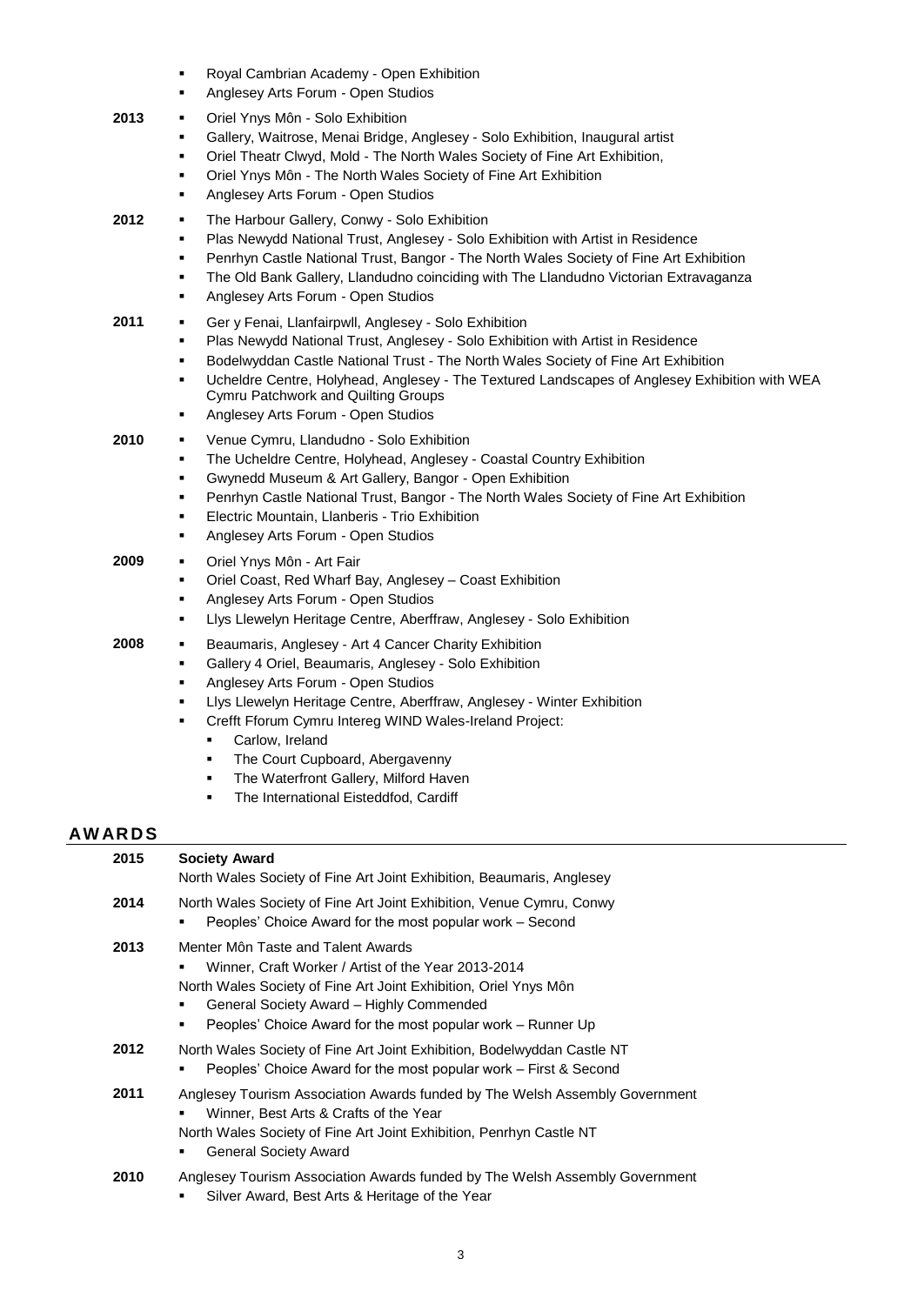## **SH O WS**

| 2019 | Trearddur Bay, Anglesey - Art Fair<br>٠<br>Rhoscolyn, Anglesey - Arts & Crafts Fair<br>٠                                                                                                                                                                                                                                                                                                                                                                                                                                                                 |
|------|----------------------------------------------------------------------------------------------------------------------------------------------------------------------------------------------------------------------------------------------------------------------------------------------------------------------------------------------------------------------------------------------------------------------------------------------------------------------------------------------------------------------------------------------------------|
| 2018 | Trearddur Bay, Anglesey - Art Fair<br>٠<br>Rhoscolyn, Anglesey - Arts & Crafts Fair<br>٠<br>RSPB Conwy - The Birds of Wales Art Fair<br>٠                                                                                                                                                                                                                                                                                                                                                                                                                |
| 2017 | Tre Ysgawen Country House Hotel, Anglesey - Christmas Fair<br>٠<br>Trearddur Bay, Anglesey - Art Fair<br>٠                                                                                                                                                                                                                                                                                                                                                                                                                                               |
| 2016 | Menai Bridge, Anglesey - The Menai Seafood Festival<br>٠<br>RAF Valley, Anglesey - 75 <sup>th</sup> Anniversary Families' Day<br>٠<br>Trearddur Bay, Anglesey - Art Fair<br>٠                                                                                                                                                                                                                                                                                                                                                                            |
| 2015 | Plas Newydd National Trust, Anglesey - The National Trust Winter Fair<br>٠<br>Menai Bridge, Anglesey - The Menai Seafood Festival<br>٠<br>Trearddur Bay, Anglesey - Art Fair<br>٠<br>Rhoscolyn, Anglesey - Arts & Crafts Fair<br>٠<br>Holyhead Marina, Anglesey - The Old Gaffers Festival<br>٠<br>The Anglesey County Show<br>٠<br>The Beaumaris Festival, Anglesey<br>٠<br>The Anglesey Festival of Transport and Machinery, Anglesey<br>٠                                                                                                             |
| 2014 | Plas Newydd National Trust, Anglesey - The National Trust Winter Fair<br>٠<br>Holyhead, Anglesey - Lifeboat Day<br>٠<br>Menai Bridge, Anglesey - The Menai Seafood Festival<br>٠<br>The Anglesey County Show<br>٠<br>The Beaumaris Festival, Anglesey<br>٠                                                                                                                                                                                                                                                                                               |
| 2013 | Plas Newydd National Trust, Anglesey - The National Trust Winter Fair<br>٠<br>The Beaumaris Victorian Christmas Event<br>٠<br>Menai Bridge, Anglesey - The Menai Seafood Festival<br>٠<br>The Anglesey County Show<br>٠<br>The Beaumaris Festival, Anglesey<br>٠<br>Conwy - Art and Craft Fair on the Quay<br>٠                                                                                                                                                                                                                                          |
| 2012 | Plas Newydd National Trust, Anglesey - The National Trust Winter Fair<br>٠<br>The Beaumaris Victorian Christmas Event<br>٠<br>Rhosneigr Festival, Anglesey<br>٠<br>The Anglesey County Show<br>٠<br>The Beaumaris Festival, Anglesey<br>Landmark Arts Centre, Teddington, Middlesex - Contemporary Textiles Fair<br>٠                                                                                                                                                                                                                                    |
| 2011 | Plas Newydd National Trust, Anglesey - The National Trust Winter Fair<br>٠<br>The Beaumaris Victorian Christmas Event<br>٠<br>Rhosneigr Festival, Anglesey<br>٠<br>The Anglesey County Show<br>٠<br>The Beaumaris Festival, Anglesey<br>٠                                                                                                                                                                                                                                                                                                                |
| 2010 | Plas Newydd National Trust, Anglesey - The National Trust Winter Fair<br>٠<br>The Beaumaris Victorian Christmas Event<br>٠<br>Trearddur Bay, Anglesey - The Anglesey Oyster and Welsh Produce Festival<br>٠<br>Rhosneigr Festival, Anglesey<br>٠<br>The Rotary Club of Bangor Annual Country Fayre, Anglesey<br>٠<br>Moelfre, Anglesey - Lifeboat Day<br>٠<br>The Anglesey County Show<br>٠<br>Swtan, Church Bay, Anglesey - Summer Festival<br>٠<br>The Beaumaris Festival, Anglesey<br>٠<br>The Ucheldre Centre, Holyhead, Anglesey - Spring Show<br>٠ |
| 2009 | Plas Newydd National Trust, Anglesey - The National Trust Winter Fair<br>٠<br>The Beaumaris Victorian Christmas Event<br>٠<br>Galeri, Caernarfon - Art Market<br>٠<br>The Grosvenor Garden Centre, Chester - Gwynedd & Clywyd Association of Craftworkers Autumn<br>٠                                                                                                                                                                                                                                                                                    |

Show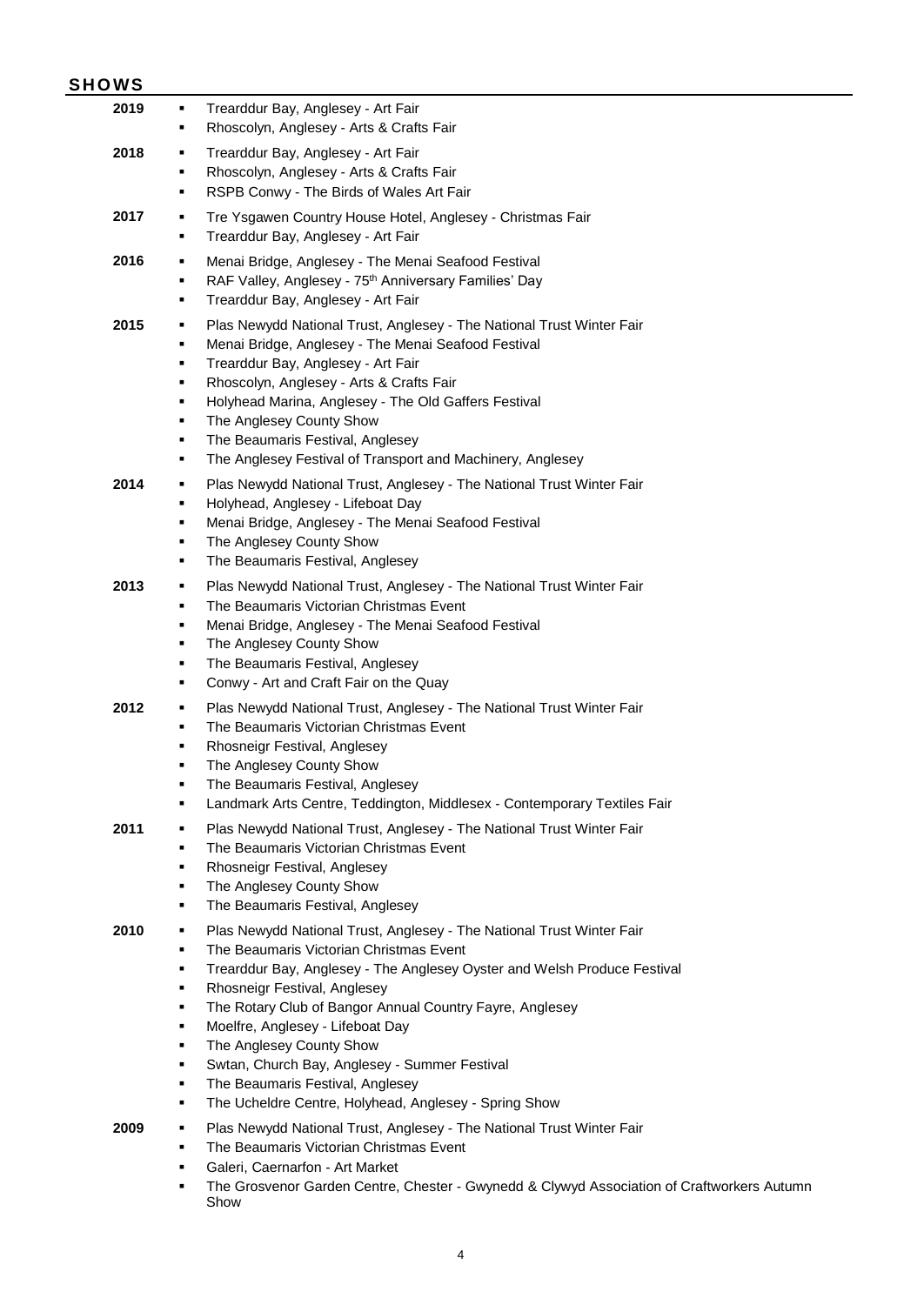- **Trearddur Bay, Anglesey The Anglesey Oyster and Welsh Produce Festival**
- The Rhosneigr Festival, Anglesey
- **•** Oriel Plas Glyn y Weddw Summer Fair
- The Anglesey County Show
- The Rotary Club of Bangor Annual Country Fayre, Anglesey
- Venue Cymru, Llandudno Gwynedd & Clywyd Association of Craftworkers Summer Show
- **The Beaumaris Festival, Anglesey**
- **The Ucheldre Centre, Holyhead, Anglesey Spring Show**
- Plas Newydd National Trust, Anglesey The National Trust Winter Fair
	- The Anglesey County Show
	- **The Beaumaris Festival, Anglesey**

### **PRESENTATIONS & MASTERCLASSES**

| 2014-17 | Series of Silk Painting Masterclasses<br>٠                                                                                                                                                                                                                                                                             |
|---------|------------------------------------------------------------------------------------------------------------------------------------------------------------------------------------------------------------------------------------------------------------------------------------------------------------------------|
| 2013    | Oriel Ynys Môn – Silk Painting Masterclass<br>٠<br>Chelford & North Cheshire Branch, Embroiderers' Guild – Presentation<br>North Wales Branch, Embroiderers' Guild - Presentation<br>Meirionydd Textile Group - Silk painting Masterclass<br>Moelfre Quilters - Presentation<br>Llandegai Patchers - Presentation<br>٠ |
| 2012    | Conwy Valley WI - Presentation<br>٠<br>Trearddur Bay WI - Presentation<br>٠                                                                                                                                                                                                                                            |
| 2011    | Valley U3A - Presentation<br>٠<br>Bangor WI - Presentation<br>٠<br>The Ucheldre Centre - Silk painting Masterclass filmed for TV documentary<br>٠                                                                                                                                                                      |
| 2010    | Bangor Inner Wheel - Presentation<br>٠<br>Caernarfon Art Group - Presentation<br>Anglesey Art Group - Presentation<br>٠                                                                                                                                                                                                |
| 2001-10 | Series of Silk Painting Masterclasses<br>٠                                                                                                                                                                                                                                                                             |
| 1998-00 | Series of Silk Painting Masterclasses, Marlow, Buckinghamshire                                                                                                                                                                                                                                                         |

#### **PR ESS**

**2008**

| 2020 | ٠                        | International Guild of Silk Painters Journal                                                                                                |
|------|--------------------------|---------------------------------------------------------------------------------------------------------------------------------------------|
| 2019 | ٠<br>٠<br>$\blacksquare$ | North Wales Chronicle<br>Bangor & Anglesey Mail website<br>NHS Wales Betsi Cadwaladr Health Board website                                   |
| 2018 | ٠                        | Be Creative with Workbox magazine                                                                                                           |
| 2017 | ٠                        | Galleries magazine                                                                                                                          |
| 2016 | ٠<br>٠                   | International Guild of Silk Painters Journal<br>An Artist's View of the "Piers of Wales" (awaiting publication)                             |
| 2015 | ٠                        | International Guild of Silk Painters Journal                                                                                                |
| 2014 | ٠<br>٠                   | Bangor & Anglesey Mail and The North Wales News<br>Yattar Yattar Magazine 'The Best of Wales, Cheshire & Shropshire'                        |
| 2013 | ٠<br>٠<br>٠<br>٠<br>٠    | Coast and Country magazine<br>Holyhead & Anglesey Mail<br>What's On This Summer<br>Welsh Coastal Life magazine<br>Galleries magazine        |
| 2012 | ٠<br>٠                   | "Valley Wings" magazine front cover<br>International Guild of Silk Painters Journal                                                         |
| 2011 | ٠<br>٠<br>$\blacksquare$ | British Patchwork and Quilting magazine<br>Coast and Country magazine<br>International Guild of Silk Painters Journal<br>Galleries magazine |